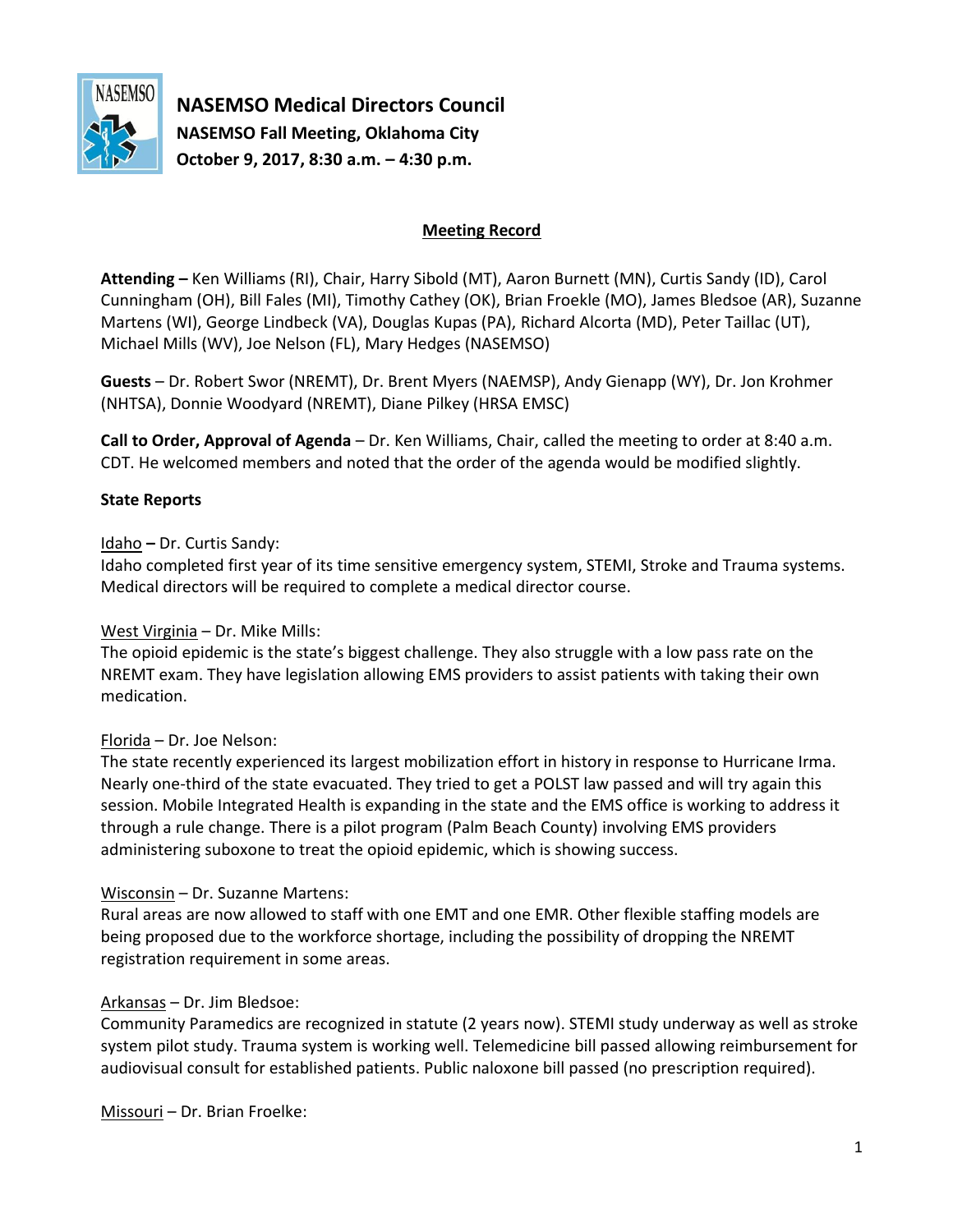A bill passed that authorized the state EMS medical director in statute, but there is still unresolved issues with the Missouri Department of Health. The EMS Interface between health and public safety has been an issue. Human trafficking, opioid epidemic, response to civil unrest have all been issues. There is legislation allowing EMS to assist patients in administering their own medication. There are challenges with law enforcement requiring EMS to obtain legal blood draws while on scene.

## Michigan – Dr. Bill Fales:

The state recently completed planning sessions for EMS and trauma. As in other parts of the country, they are experiencing EMS workforce shortages. They are undergoing a revision of the state protocols, and are following the NASEMSO guidelines as much as possible. A number of agencies may be giving up naloxone. They have a 2-year grant for training law enforcement and EMS on behavioral health. There is a pilot program looking at iGel for EMR's. The state views Level 1 and 2 trauma centers as functionally equivalent for receiving trauma patients from EMS.

## Ohio – Dr. Carol Cunningham:

The EMS office has a new Deputy Director. They are in the process of incorporating the NASEMSO EMS Clinical Guidelines into their state guidelines. There is a narcan training for law enforcement available on the Ohio EMS website.

## Rhode Island – Dr. Ken Williams:

They are rewriting EMS regulations and will provide guidance defining EMS medical director at the agency level and at the state level. The opioid overdose death rate continues to increase. EMS are contacting an opioids "peer counselor" while enroute to the ED with an opioids OD patient. Opioid OD patients are receiving a first dose of suboxone in the ED. There is more emphasis on chemical dependency treatment now with EMS involvement. Suspected stroke patients with a high score are going directly to a comprehensive stroke center. The New England Council is sponsoring a meeting the weekend before Thanksgiving.

# Montana – Dr. Harry Sibold:

Montana's Legislature, which meets once every two years, just completed a legislative session. There were budget cuts. There were 14 bills introduced related to air medical services. The state insurance commissioner has become very involved in the issue. The legislature ended air medical subscription services. Two community paramedicine bills failed (concerns from nurses and home health providers). Legal counsel has advised to move forward with doing community paramedicine and if it is challenged, they can respond. Montana is more of a meth state but opioids are becoming a bigger problem. Legislation passed allowing increased access to naloxone by EMRs.

**On the Scene in Charlottesville** – Dr. George Lindbeck (VA) shared his experience in planning for/responding to the Unite the Right rally in Charlottesville on August 12th. The counter protesters ended up dramatically out-numbering the Unite the Right protesters. The Unite the Right protesters were carrying side-arms which caused great concern. There were some mild injuries, but nothing too serious treated on scene. There was much concern that law enforcement was too aggressive, especially toward the counter-protesters. The Street Medic movement, which began during the Occupy movement (associated with the left wing, Antifa groups), became involved. The street medics transported their own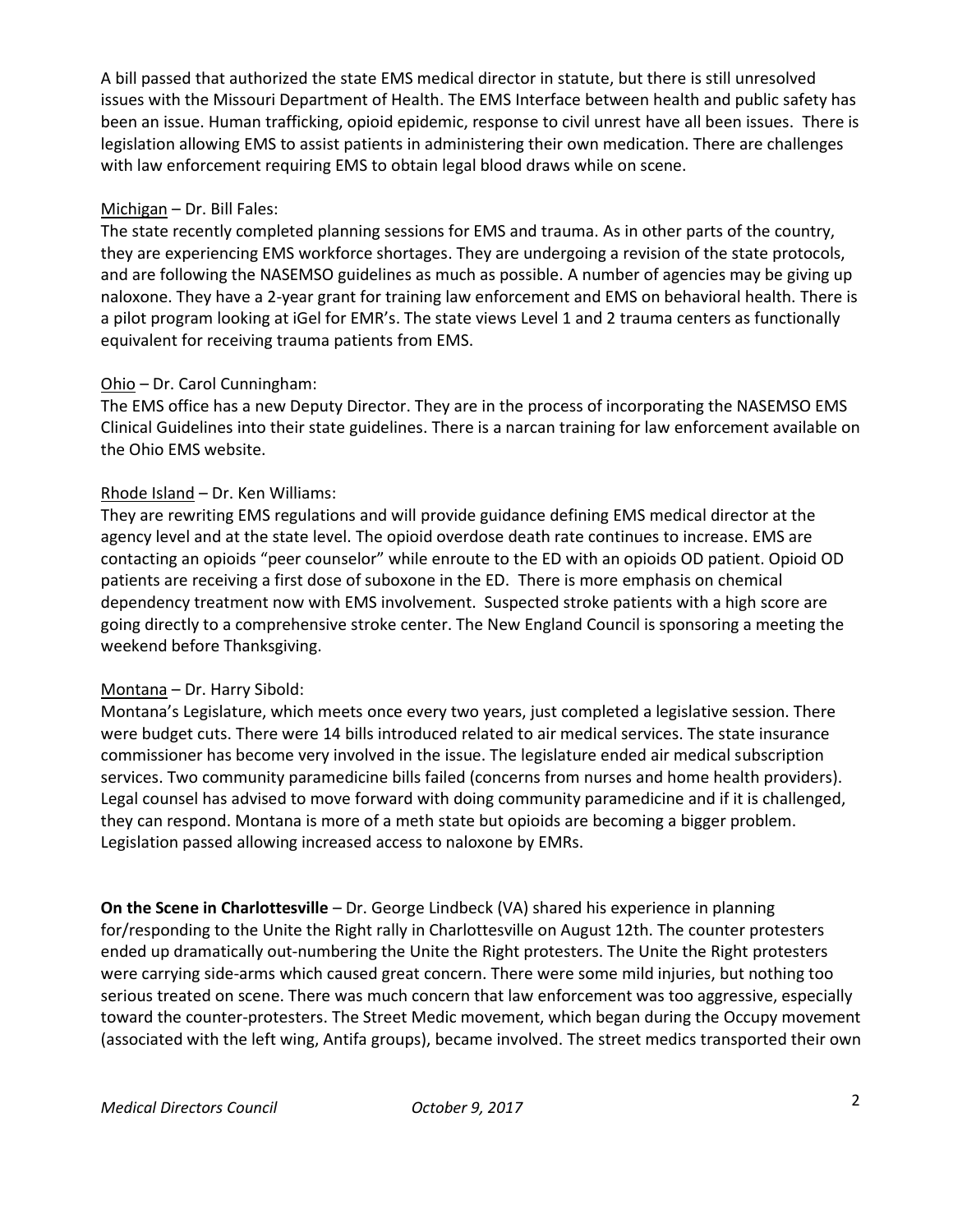people (they do not trust EMS). They wear duct tape red crosses. The counter protesters ran the gamut of various far left groups to more moderate clergy. Dr. Lindbeck said they worked hard to separate EMS from law enforcement by wearing t-shirts (no uniforms) in order to promote trust. The University of Virginia Hospital increased bed capacity in preparation (no scheduled surgeries, etc). The other community hospital also doubled staffing. This was the first time he staffed a mass casualty event where you could not have patients in the same room/tent because of their opposing views. The rally was declared an unlawful event (losing their permit) 30 minutes after it began. Fortunately, only one shot was fired that day, by the alt right. The young woman who died on the scene was caught between the parked car and the charging car. Although she died on the scene, the responders made a wise decision to carry her from the scene administering CPR in order to garner cooperation from the crowd. Just as things settled down, they were notified of the helicopter crash. The helicopter was providing coverage for the Governor who arrived by motorcade. Law enforcement owned the situation. Law enforcement is still being raked over the coals for their response, but EMS is perceived well. It was important to clearly distinguish EMS from law enforcement.

**First Aid for Law Enforcement -** Curtis L. Knoles, MD, FAAP, provided an overview of this self-care course for law enforcement, developed by the Oklahoma EMSC Program, which has been expanded to include training on in-school shootings. *(Joint session with PECC)*

## **Opioid Epidemic: NASEMSO response**

- Developing and Disseminating an EBG for Naloxone Dr. Ken Williams reported that NASEMSO was recently awarded a grant from NHTSA to develop and disseminate an evidence-based guideline on naloxone administration. NASEMSO will be partnering with NAEMSP and ACEP in this project. For more information, contact Mary Hedges.
- DHS, OFA, NHTSA First Responder PPE Meeting (Sept 6-7) Dr. William Fales reported on the meeting he attended to develop PPE advice for first responders. The meeting was called in response to the over-reaction to media reports that first responders were affected by exposure to fentanyl-laced heroin when responding to opioid overdoses. NIOSH issued guidance that was overly cautious (requiring N-100 masks). The intent was to calm the fear that resulted in responders thinking they needed to wear respirators. He urged NASEMSO to get the word to the MDC that they had endorsed the guidance issued by the American Toxicologists association. Dr. Jon Krohmer added that there is virtually no difference between the N-95 and the N-100 mask. They followed up with NIOSH but NIOSH will not change their recommendation for a N-100 mask. It will be very expensive for EMS agencies to restock, re-fit and train on the N-100 mask.

**Lunch Break** – The meeting recessed for a luncheon session with the National Registry of EMTs. The meeting reconvened at 1:10 PM.

### **Federal Partner Update**

 HRSA, EMSC – Diane Pilkey, Senior Nurse Consultant, reported that the EMSC Innovation and Improvement Center (EIIC), Baylor University, will be developing a quality improvement project for prehospital providers. State EMSC partnership grantees will be working on 3 new performance measures in the next grant period.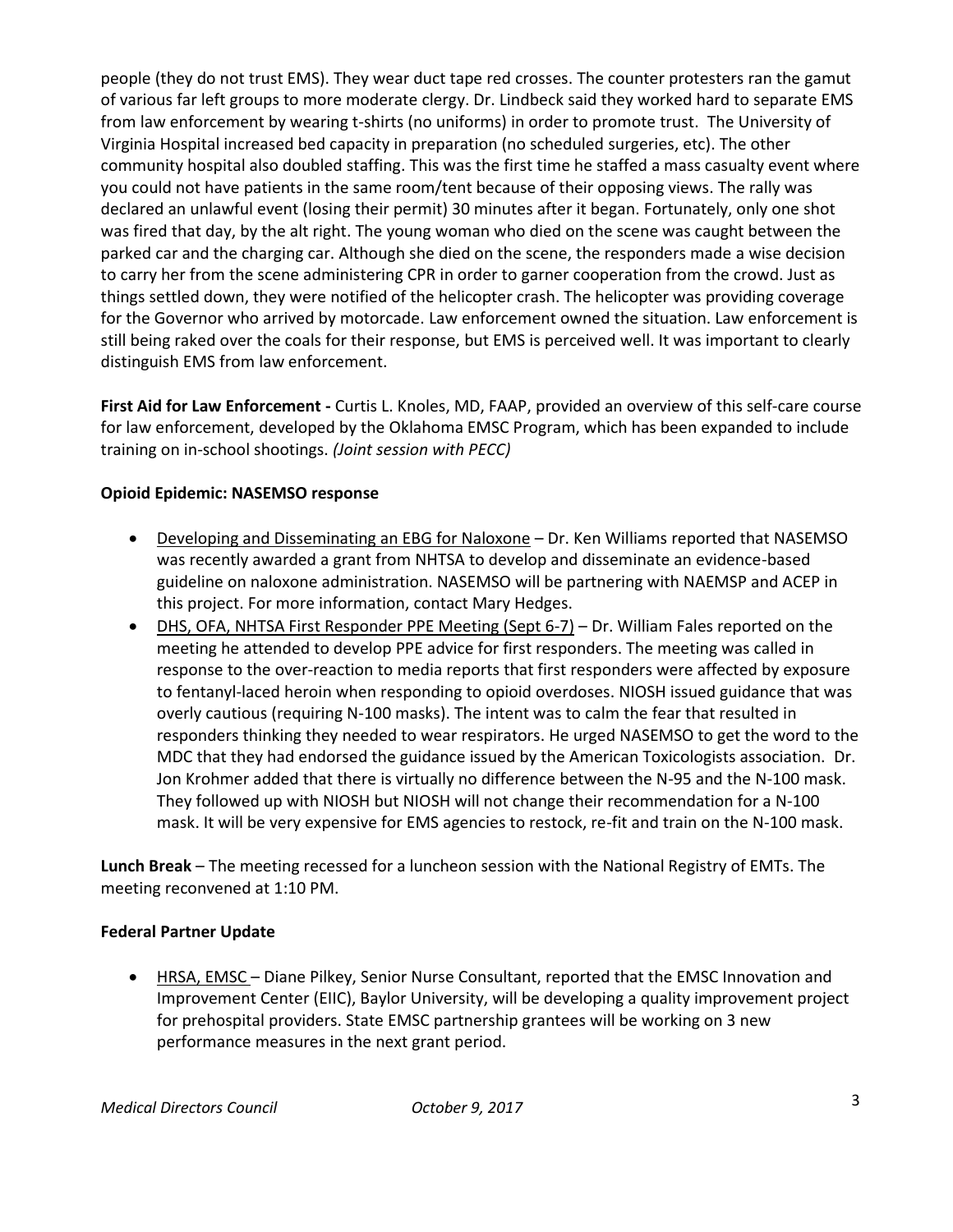**NAEMSP Update** – Dr. Brent Myers reported that the DEA Bill, which passed the US House in January, is expected be passed by the US Senate next week. He cautioned members, asking them not to contact their Senators at this point. NAEMSP is starting an EMS political action committee (PAC) for the purpose of transparency. They do not know how much money they will raise but it will be a way to ethically thank supporters like Rep. Richard Hudson who was responsible for getting the DEA bill passed in the House. With a PAC, NAEMSP will be able to ethically host a reception for him, suing the money raised by the PAC. Also, NAEMSP will be starting the process to update their website, but it is expected to take a year. In 2019, NAEMSP will be holding its annual meeting in Austin, Texas.

**EMS Blood Draw (Missouri)** – Dr. Brian Froelke reported on a state survey conducted due to concerns from EMS providers who were being required to draw blood at the direction of law enforcement. The stakeholders are looking for guidance/practices from other states. Dr. Cunningham reported on their experience in Ohio, where EMS providers can do blood draws if approved by their medical director. This takes the EMS provider out of the uncomfortable situation if requested by law enforcement. Dr. Kupas said that unbeknownst to the EMS office, the Pennsylvania legislature passed a bill authorizing paramedics to draw blood for legal purposes. The EMS office developed a protocol that restricted the blood draws to those situations where there is a pre-existing agreement with EMS and law enforcement. Dr. Lindbeck said Virginia allows EMS providers to obtain approval from their medical director if they want to work for law enforcement to do blood draws for sobriety testing.

## **Project and Committee Updates** – Various Members

- Model EMS Clinical Guidelines, Version 2 Dr. Cunningham reported the Guidelines were submitted to NHTSA on September 8th and released to the public on September 15th. She will present the highlights of Version 2 during the general session of the NASEMSO meeting. As part of the dissemination process, they are confirmed to present the Guidelines at the annual NAEMSP and International Association of Fire Chiefs meetings, and all workgroup members were encouraged to link this project into any speaking invitations that they may accept.
- NASEMSO Fatigue in EMS Project Drs. Doug Kupas and George Lindbeck reported the NHTSA funded evidence-based guidelines for fatigue in EMS have been completed. The guidelines and several manuscripts related to the process of development and use of the guidelines will be published as a supplement to PEC soon.
- NASEMSO High Consequence Infectious Disease Transport Project Dr. Ken Williams reported that this multi-agency project is underway. They are hosting a focus group here on Wednesday.
- 2018 EMS Scope of Practice Model Revision Drs. Peter Taillac and Doug Kupas reported the group has revised the initial portion of the 2007 Scope of Practice Model document. At this time, they are evaluating various new and existing procedural skills, equipment, and medication to determine at which EMS level they should be incorporated.
- DEA Bill Dr. Harry Sibold informed members that HR 304 passed by verbal acclamation early in the session. S. 916 is with the committee of jurisdiction, chaired by Lamar Alexander (TN). The current tactical instruction by ACEP and NAEMSP is to simply watch, without excessive tweeting or legislative contact as it is expected to pass with little additional debate. It is on the Senate calendar, likely to be taken up in the next week.

### **State Reports (**continued)